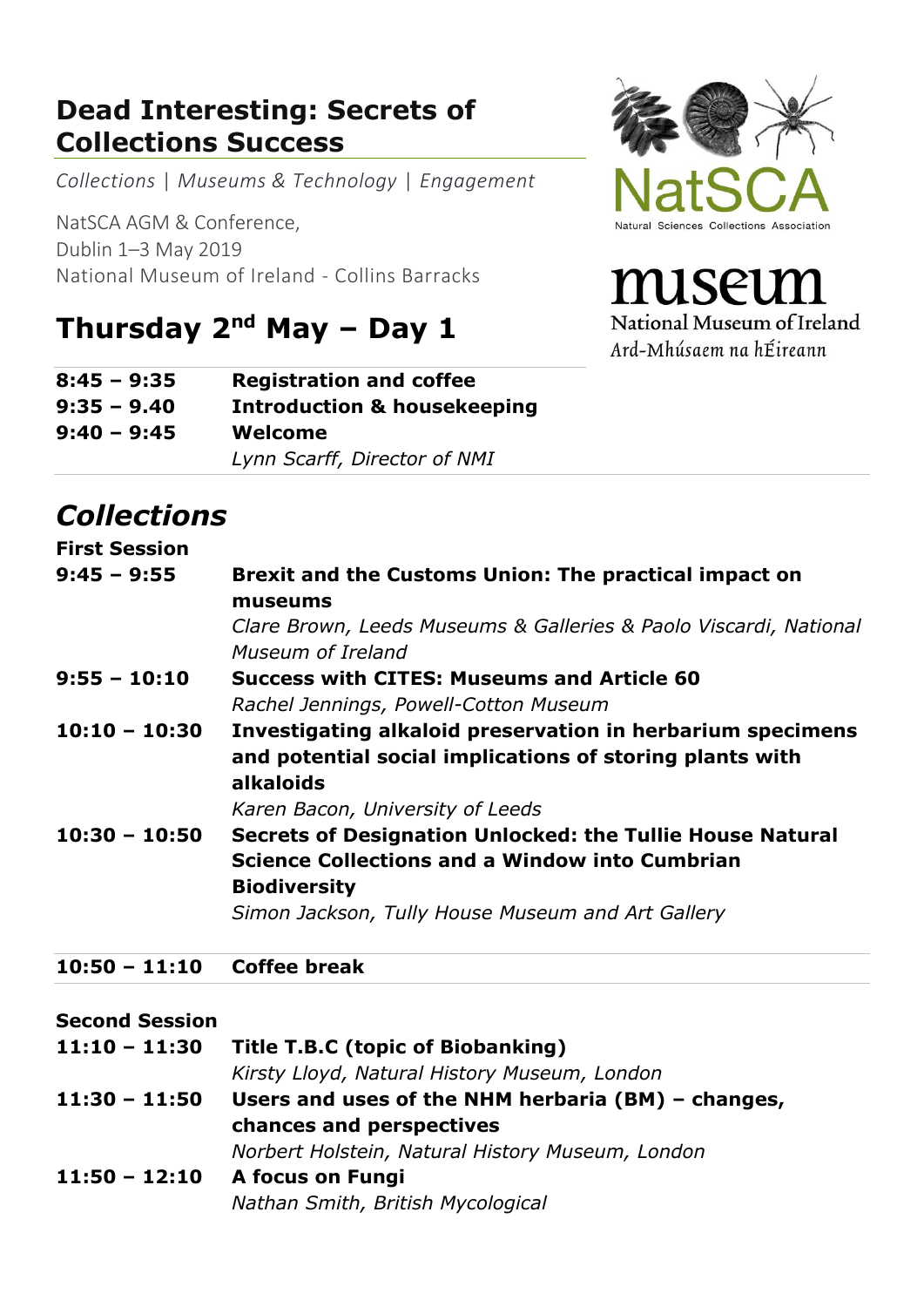| $12:10 - 12:30$      | Museum Collections - an untapped resource for informing<br>wildlife conservation? |
|----------------------|-----------------------------------------------------------------------------------|
|                      | Rob Gandola, UCD, Cat Hendry, Herpetological Society of Ireland &                 |
|                      | Paolo Viscardi, National Museum of Ireland                                        |
| $12:30 - 13:30$      | <b>Lunch &amp; Poster session</b>                                                 |
| $13:30 - 14:20$      | <b>AGM</b>                                                                        |
|                      | Reports on the running of NatSCA and elections to the Committee                   |
| <b>Third Session</b> |                                                                                   |
| $14:20 - 14:35$      | 'Wild about Portsmouth' - discovering and uncovering a                            |
|                      | little known known Natural History Collection                                     |
|                      | Christine Taylor, Portsmouth Museums                                              |
| $14:35 - 14:50$      | Movers, not shakers: challenges and solutions for relocating                      |
|                      | an entomology collection                                                          |
|                      | Esmeralda Herrero, National Museum Ireland & Paolo Viscardi,                      |
|                      | National Museum of Ireland                                                        |
| $14:50 - 15:05$      | <b>Making the Most of What You've Got</b>                                         |
|                      | Dr Emma Nicholls, The Horniman Museum and Gardens                                 |
| $15:05 - 15:20$      | If I knew then what I know now: Scientific discoveries from                       |
|                      | the NHM, London mammal collections                                                |
|                      | Roberto Portela Miguez, Natural History Museum                                    |
|                      |                                                                                   |

**15:20 – 15:40 Coffee break & Poster session**

# *Museums & Technology*

| <b>Fourth Session</b> |                                                                   |  |
|-----------------------|-------------------------------------------------------------------|--|
| $15:40 - 16:00$       | <b>Onwards! To A Glorious Taxonomic Future</b>                    |  |
|                       | Lee Davies, Royal Botanic Gardens, Kew                            |  |
| $16:00 - 16:20$       | Typing up the Types: Digitising the insect type collection at     |  |
|                       | <b>National Museums Scotland</b>                                  |  |
|                       | Ashleigh Whiffin, National Museums Scotland                       |  |
| $16:20 - 16:40$       | Title T.B.C (topic digitisation of garden plants in herbaria)     |  |
|                       | Clare Booth-Downs, Royal Horticultural Society & Yvette Harvey,   |  |
|                       | Royal Horticultural Society                                       |  |
| $16:40 - 17:00$       | Seeing through the glass: understanding and interpreting          |  |
|                       | Blaschka models using modern technology                           |  |
|                       | Emmanuel G. Reynaud, University College Dublin, & Paolo Viscardi, |  |
|                       | National Museum of Ireland                                        |  |
| 17:00                 | <b>End and Drinks in nearby pub</b>                               |  |
| 20:00                 | Conference dinner at The Market Bar, Fade Street, Dublin          |  |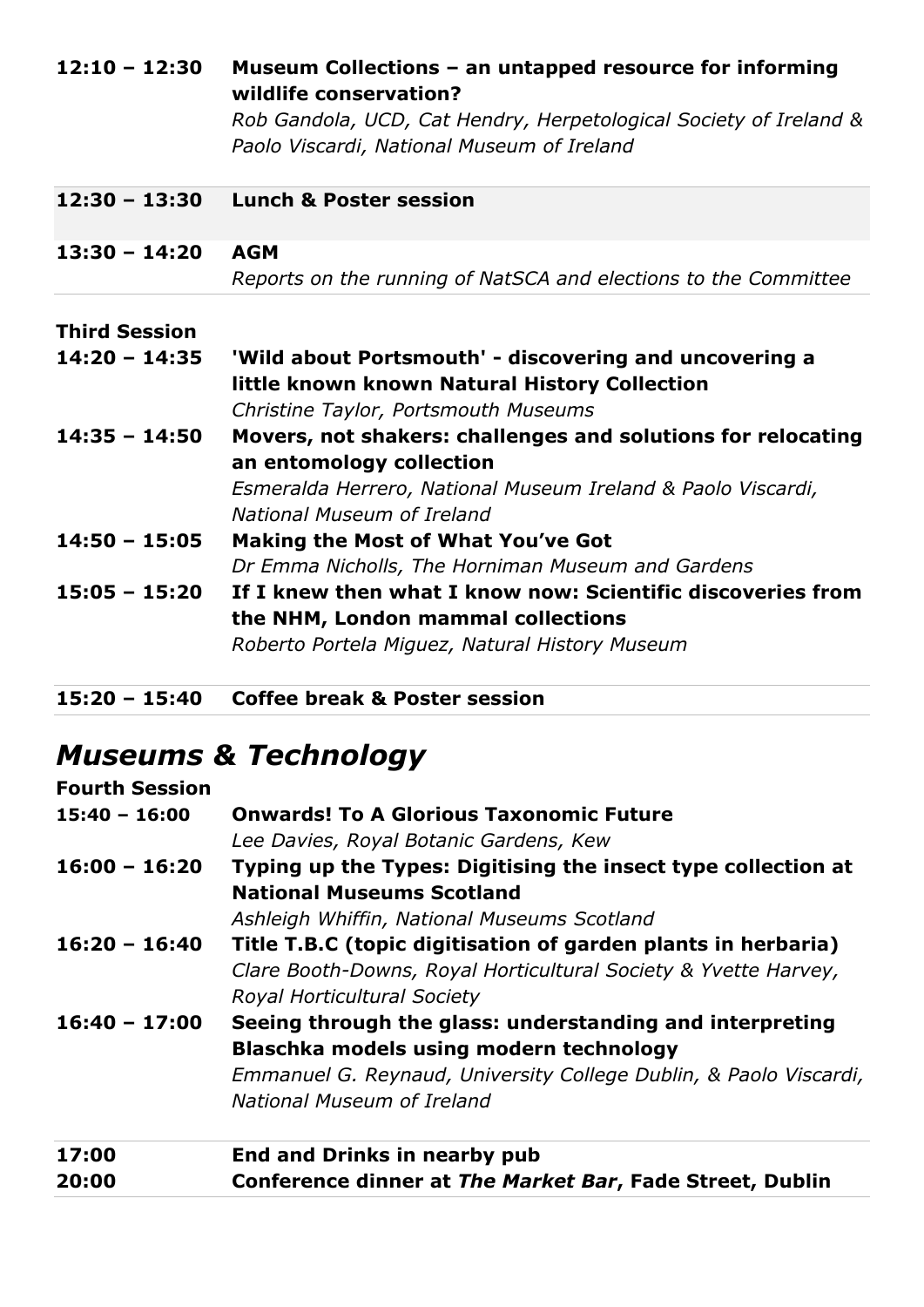#### **Dead Interesting: Secrets of Collections Success**



*Collections* | *Museums & Technology* | *Engagement* 

# **Friday 3 rd May – Day 2**

| $09:00 - 9:25$ | <b>Registration, posters and coffee</b> |
|----------------|-----------------------------------------|
| $09:25 - 9:30$ | <b>Introduction &amp; housekeeping</b>  |

#### **Engagement**

| <b>Fifth Session</b> |                                                                                                                                                                                                                                           |
|----------------------|-------------------------------------------------------------------------------------------------------------------------------------------------------------------------------------------------------------------------------------------|
| $9:30 - 9:50$        | Inspiring, Enthusing and Engaging - Where is learning and<br>engagement going to go next?<br>Dean Veall, Freelance                                                                                                                        |
| $9:50 - 10:10$       | Using old books, arsenic and clickbait to engage audiences<br>Alexandra Newman, Smithsonian Libraries                                                                                                                                     |
| $10:10 - 10:30$      | It's alive! And it's got too many legs! The use of live<br>arachnids alongside specimens in community engagement<br>Ella Deutsch, University of Nottingham                                                                                |
| $10:30 - 10:50$      | Outreach on a Budget - Actual and Virtual<br>Mike G. Rutherford, The University of the West Indies Zoology<br>Museum, UWI                                                                                                                 |
| $10:50 - 11:10$      | <b>Coffee break &amp; Poster session</b>                                                                                                                                                                                                  |
| <b>Sixth Session</b> |                                                                                                                                                                                                                                           |
| $11:10 - 11:30$      | The Brymbo Fossil Forest Project: The Future Interface of<br>the Public and Palaeontology?                                                                                                                                                |
| $11:30 - 11:50$      | Tim Astrop, Brymbo Heritage Project<br>The #Cyclapeople: development of deep engagement to<br>enhance the scientific value of a collection<br>Alastair Culham, Herbarium, University of Reading                                           |
| $11:50 - 12:10$      | Seduce, Entertain and Inform: Using commercial<br>photographic techniques in Scientific Communication<br>Steve Galloway, University of Nottingham, David McMahon,<br>University of Nottingham, & Tom Hartman, University of<br>Nottingham |
| $12:10 - 12:30$      | Transformative Collections - how collections work can<br>change lives.<br>Sarah Briggs, Museums Association, & Sally Colvin, Museums                                                                                                      |